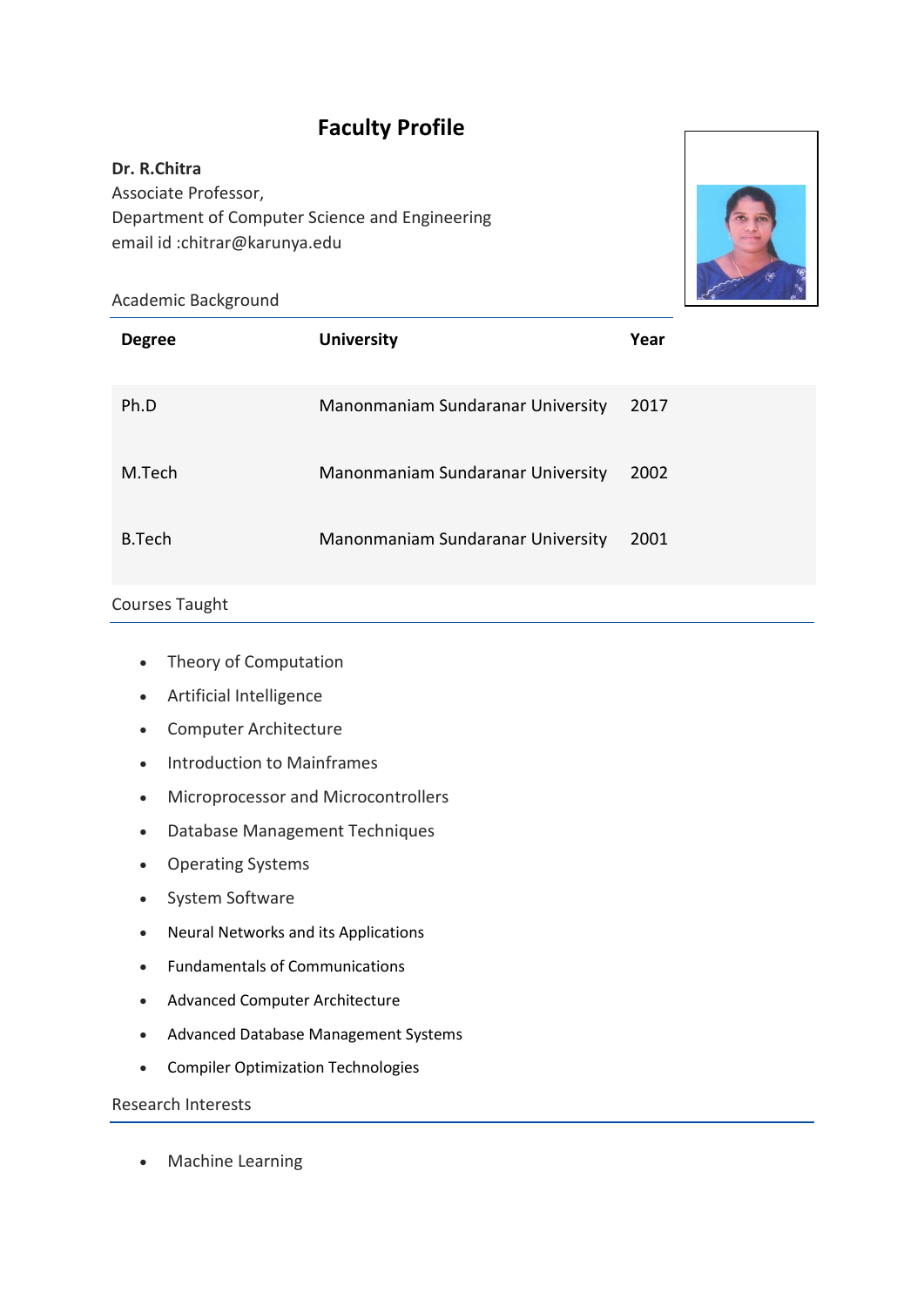- Datamining
- Optimization
- Intelligent Disease Diagnosis

#### Most recent Publications

- S.Muthulakhmi, R.Chitra, Blockchain Internet of Things (BIoT), Architecture, Applications and Challenges: A Survey, JXAT Journal, Vol. 8, No.1, 2021, pp 608-622
- Review on Methods of Enhancement And Denoising in Retinal Fundus Images, International Journal of Computer Sciences and Engineering, Vol. 8, No.12, 2020 , pp 1-9
- J.Shafeena, R.Chitra, Detection of Stroke using Image Enhancement and Segmentation, International Journal of Recent Technology and Engineering, Vol 9, No 1, 2020, pp 1613- 1616.
- T.M Chenthil Jegan, R.Chitra, VS Thangarau, Prediction of Process Parameters in Electrical Discharge Machining Using Response Surface Methodology and ANN: An Experimental Study, International Journal of Business Intelligence and Data Mining Vol. 16, No. 2, 2020, pp 190-203.
- R. Chitra, T.M Chenthil Jegan, R Ezhilarasu, Analysis of myocardial infarction risk factors in heart disease dataset", Biology and Medicine Case Report, Vol. 1. No 1, 2017, pp 9-15 7. V.Seenivasagam, R.Chitra, Myocardial Infarction Detection Using Intelligent Algorithms, Neural Network World, Vol. 26, No. 1, 2016, pp.91-110 .
- R.Chitra, V.Seenivasagam, Heart Disease Prediction System Using Intelligent Network, Power Electronics and Renewable Energy Systems, Springer LNEE, Vol. 326, No. 134, 2015, pp.1377-1384.
- R.Chitra, V.Seenivasagam, , Risk Prediction of Heart Disease Based on Swarm Optimized Neural Network, Advances in Intelligent Systems and Computing, Vol. 255, No. 1, 2014,pp .707-714.

#### Projects Guided

- UG -15
- $\bullet$  PG 10

Memberships in Professional societies Significant achievements:

- IBM Certified Database Associate, DB2 9 Fundamentals, 2010.
- IBM Certified Solution Designer-Rational Functional Tester, 2013